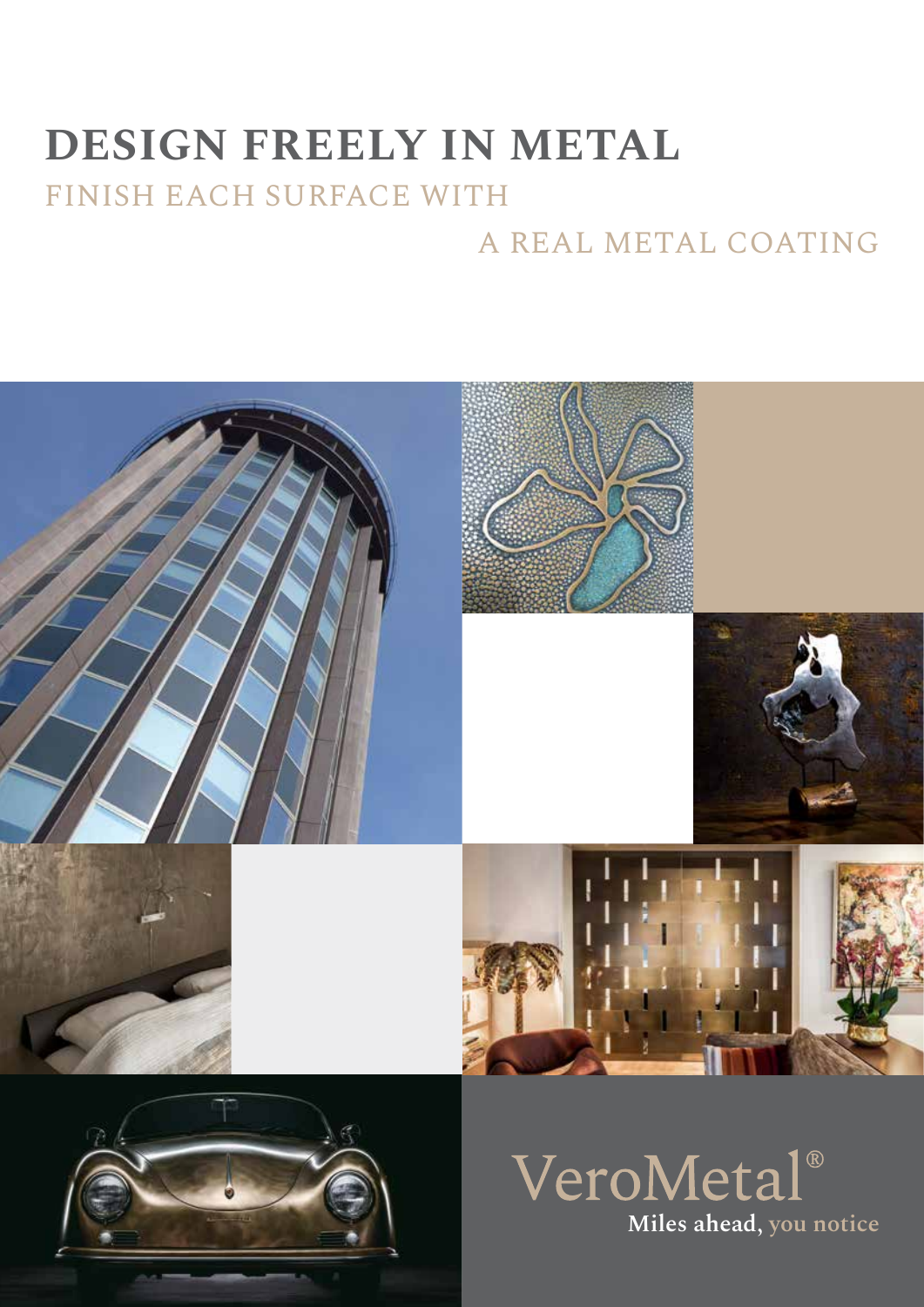

# VeroMetal® Miles ahead, you notice

### **Unlimited formability and unique design**

Our coating made from real metal gives architects, interior designers, stylists and artists all the flexibility they require to produce truly pioneering designs. Producers of products who also need a metal touch choose VeroMetal® to give their products an exclusive appearance or distinctive properties.

### **Luxurious and durable**

Add an exclusive finishing touch to your yacht, hotel and shop interior designs. Obtain a luxurious look by using our strong, durable, lightweight metal surface coatings. Ensure every design takes on the authentic characteristics of metal.





### **Architectural flair**

Facades, walls, floors, furniture or construction elements can all be enhanced by using VeroMetal®. Complement the robust and authentic with a highly polished finish, or striking texture.

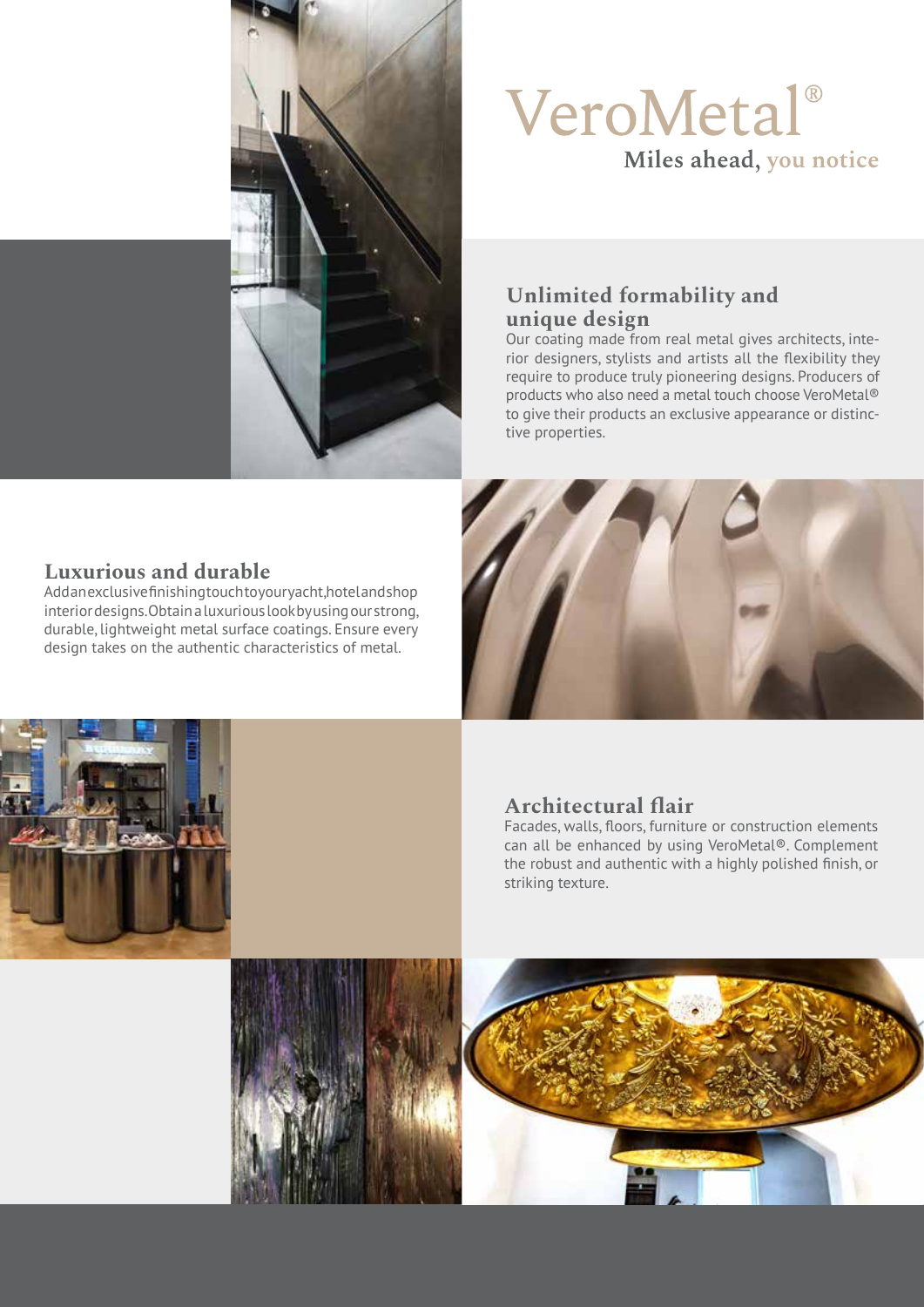## **VeroMetal® cold-workable liquid metal**

VeroMetal<sup>®</sup> is a cold-workable liquid metal that can be applied to practically any surface by spraying, rolling, pouring or with a palette knife or trowel. After application, VeroMetal® possesses all the optical and physical properties of the metal in question. A unique final finish is achieved by sanding, polishing, patinating or oxidising the surface. Each object takes on a unique and characteristic metal look. VeroMetal® is made from real metal and can be applied both indoors and outdoors. In addition to sprayable VeroMetal®, we also have a stucco product in our range, VeroMetal AquaFill®. With this metal stucco, each wall or floor takes on a characteristic metal look. VeroMetal® and VeroMetal AquaFill® adhere well to virtually all surfaces.



#### **Extensive range**

VeroMetal® is available in many different kinds of metal, such as brass, bronze,copper, 'gold', iron, nickel-silver and zinc. Every metal can be processed in variousways, such as by brushing, polishing and weathering. Each end result is unique. Would you like to have a first impression of all metals and possible finishes? Then, please visit our website verometal.com.

#### **Proven quality**

Design freedom is not the only reason why leading architects and designers use VeroMetal®; long-standing experience and proven quality are further convincing arguments. Our high-profile indoor and outdoor projects are the best proof of our capabilities: a number of these projects are highlighted on our website. Examples where the application of VeroMetal® can be seen are in the Louvre Abu Dhabi, as well as in many luxurious retail chains, on art objects and eye-catching façade cladding. Our ultimate goal is to create a fantastic final result for all projects where ever VeroMetal® is used. To achieve this, we collaborate with a carefully vetted network of authorised application specialists and plasterers. VeroMetal® application specialists and plasterers are well-trained and qualified. Please contact us when you want to become a VeroMetal® application specialist.



#### **Environmentally friendly and light weighted**

Engineer a design with 90% less metal. Replace solid metal parts with a more environmentally friendly and light weighted solution. Choose a lightweight substrate material and coat it with a VeroMetal® metal finish of 120-150 microns. The project has the characteristics and appearance of real metal, but consumes significantly less metal resources. In addition, the lighter construction provides a saving on energy because less weight is moved.



## **www.VeroMetal.com**